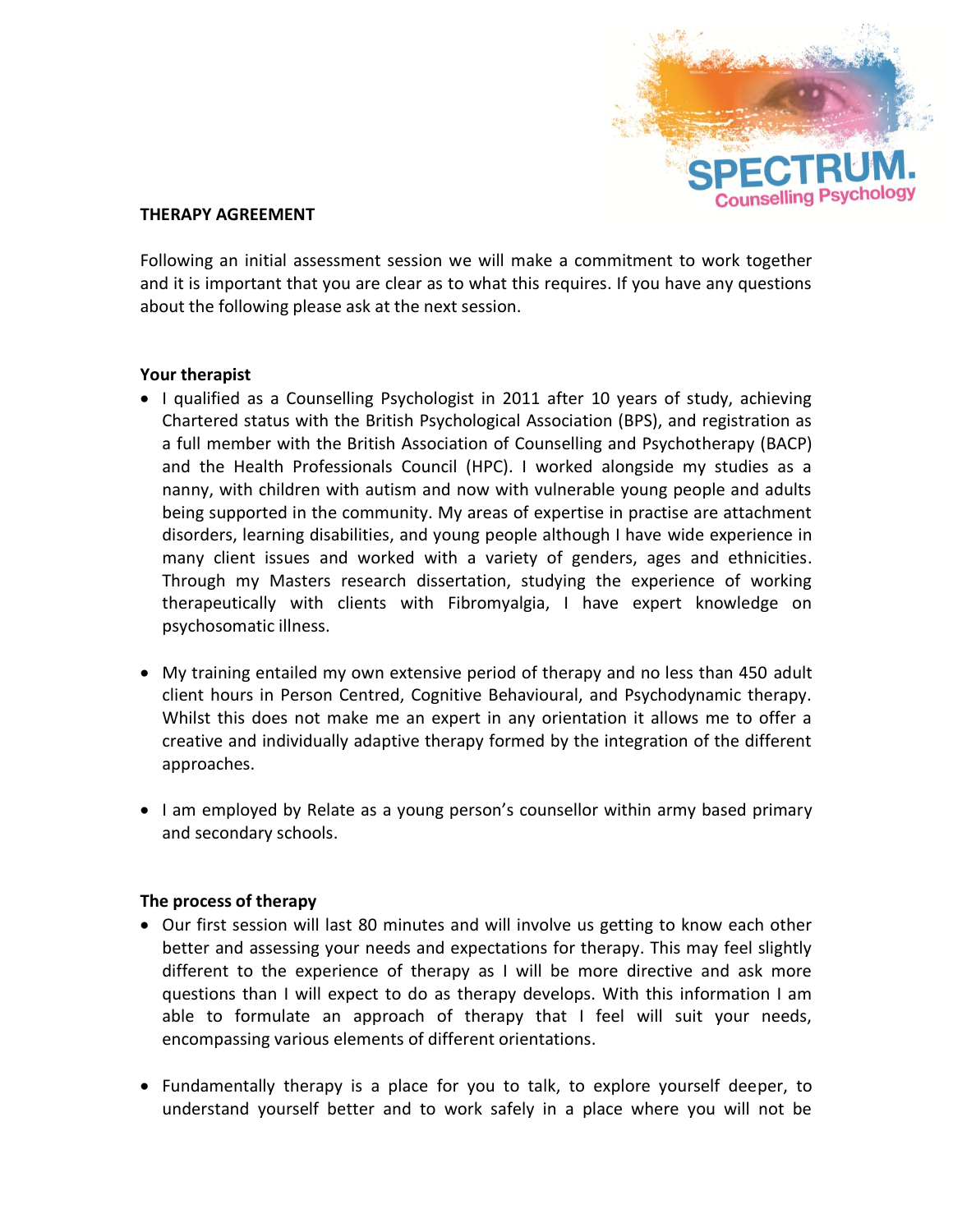judged. My role is to provide a secure environment in which you can feel safe enough to do this. It is important to be aware that therapy can be a scary process and at times you may feel extremely vulnerable. However, by staying with and working through this process you will hopefully come out from it in a much more positive place.

# **Confidentiality**

- Whatever is discussed in our sessions remains between us. However, as a requirement of all professional counsellors, client work may be discussed anonymously and respectfully in supervision with a qualified colleague.
- Being bound to the code of ethics of the BPS I professionally have the right to contact your GP if I believe you are in danger of harming yourself or another person. However this will always be discussed with you beforehand.

### **Fees and attendance**

- An initial 80 minute assessment session, as described above, is charged at £80.
- The fee for subsequent 50 minute sessions is £60.
- Fees are to be paid by the client at each session either by cheque, cash or direct bank payment. No subsequent sessions can occur until the fee is paid.

 Direct payment details Miss J Raworth Sort code 20-98-48 Account no. 90236012

- It is normally important that we meet regularly at the same time, on the same day, each week for 50 minutes.
- For you to get the full potential of the sessions I advise prompt attendance. 48 hours notice is required if you are to cancel or you will be charged for the session. Please call me on 07771474830.
- Cancellation is acceptable, although regular non-attendance would need to be addressed as it can have an impact on the therapeutic relationship.
- I will strive give plenty of notice of any holidays that I take, and sufficient notice if there is a need for myself to cancel. I will attempt to offer the opportunity of an alternative appointment.